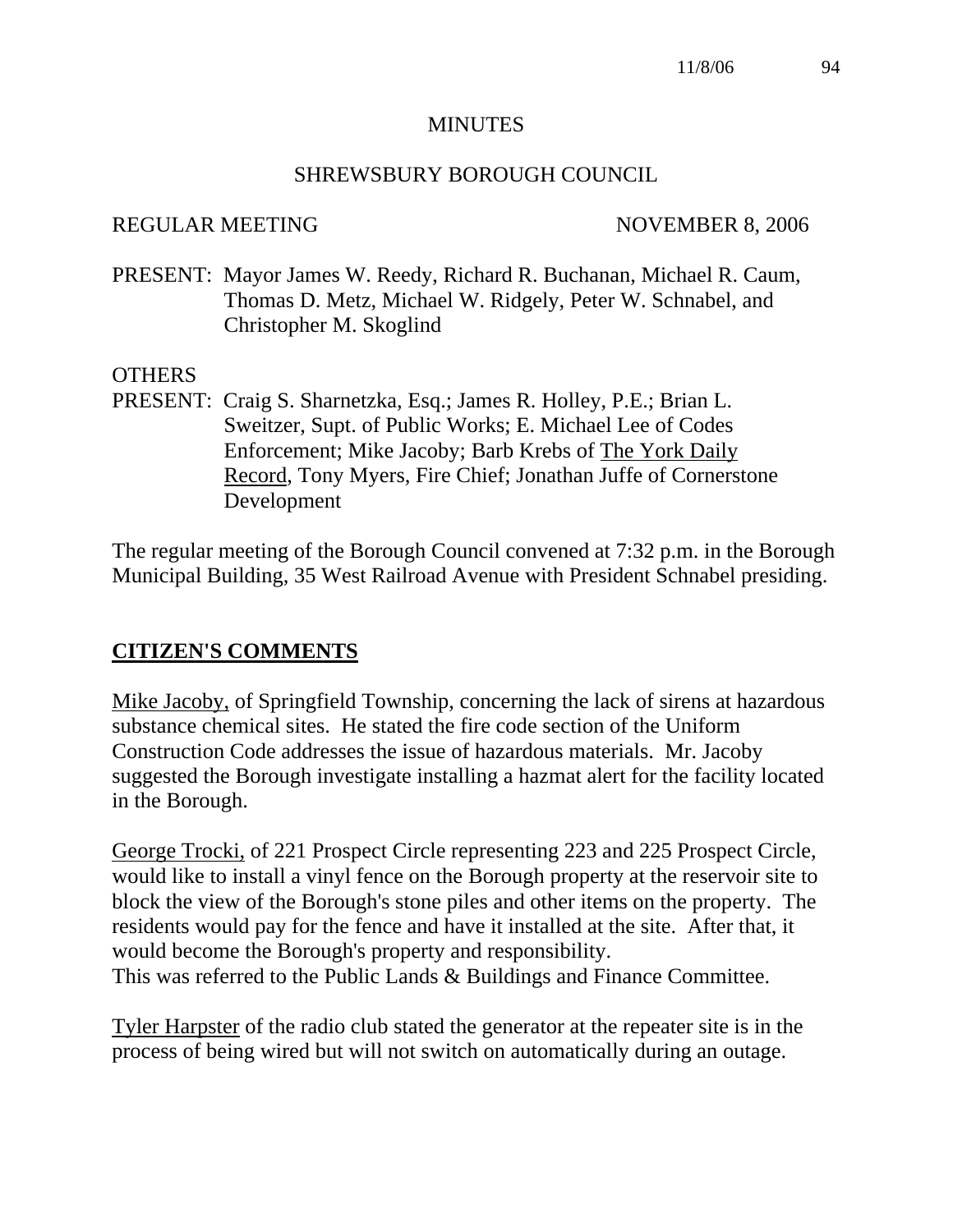# **APPROVAL OF MINUTES**

M. Ridgely moved to approve the minutes of the October 11 meeting. C. Skoglind seconded. The motion carried with all in favor with T. Metz abstaining as he was not at the last meeting.

# **APPROVAL OF EXPENDITURES AND REPORT OF ACCOUNTS**

C. Skoglind moved to approve the expenditures and report of accounts for September.

R. Buchanan seconded. The motion carried with all in favor.

# **BILL LIST**

The bill list was presented for October. General account: check numbers 7971 thru 8026; Water account: check numbers 3680 thru 3698; Sewer account: check numbers 3647 thru 3661.

C. Skoglind moved to approve the bill list for October.

M. Ridgely seconded. The motion carried with all in favor.

# **PRESENTATION OF CERTIFICATE**

President Schnabel presented a certificate of achievement to Chris Skoglind for attending an Elected Officials Seminar sponsored by PEMA.

# **SUBDIVISION AND LAND DEVELOPMENT BUSINESS**

Weaver Precast Revised Final Plan

The plan was conditionally approved last month and was presented for signature.

Shrewsbury Concrete Land Development Plan

The plan was approved previously and needed to be signed by Shrewsbury Township and was presented tonight for re-signing.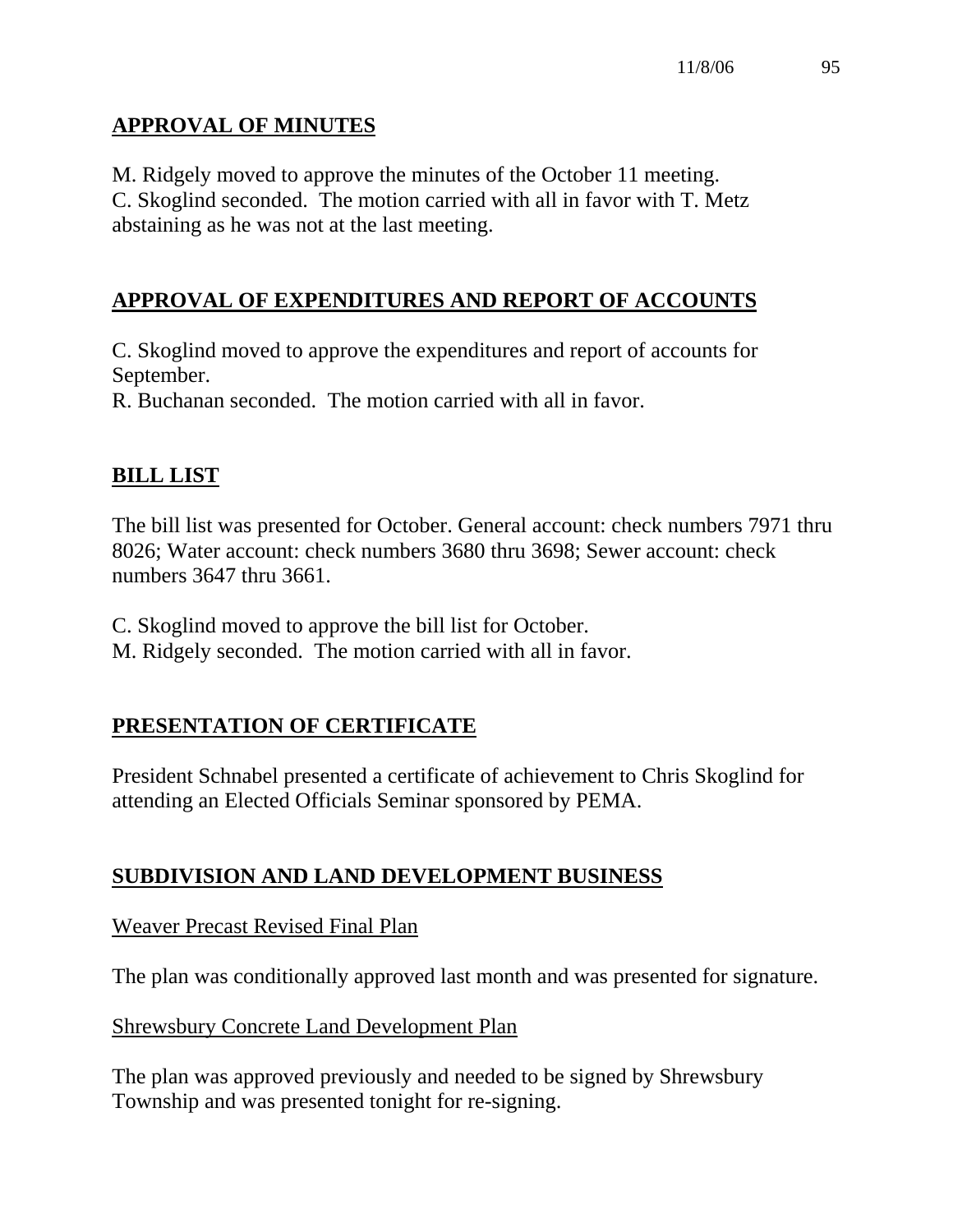## **REPORTS**

## **Codes Enforcement** – Michael Lee

#### Day Care on West Forrest Avenue

The tarps have been removed from the temporary structures in the play area.

## Laurence Wirtz, 44 Lexington Drive

Mr. Wirtz applied for his building permit for the addition that was previously added.

#### Sign at Square

The property owner at the square has been contacted about the large help wanted sign. The sign is oversized and will be removed.

#### Performing Work Without a Permit

Codes Enforcement is working on a procedures policy.

#### Sign Ordinance

Codes Enforcement will have a sample ordinance for the Borough to review in a few months which will also address LED signs.

## **Water & Sewer** – Richard R. Buchanan

#### Lisburn Avenue Oil Tank

The agreement has been signed for removal of the oil tank at 60 Lisburn Avenue. The work will take place in November.

#### Private Well Abandonment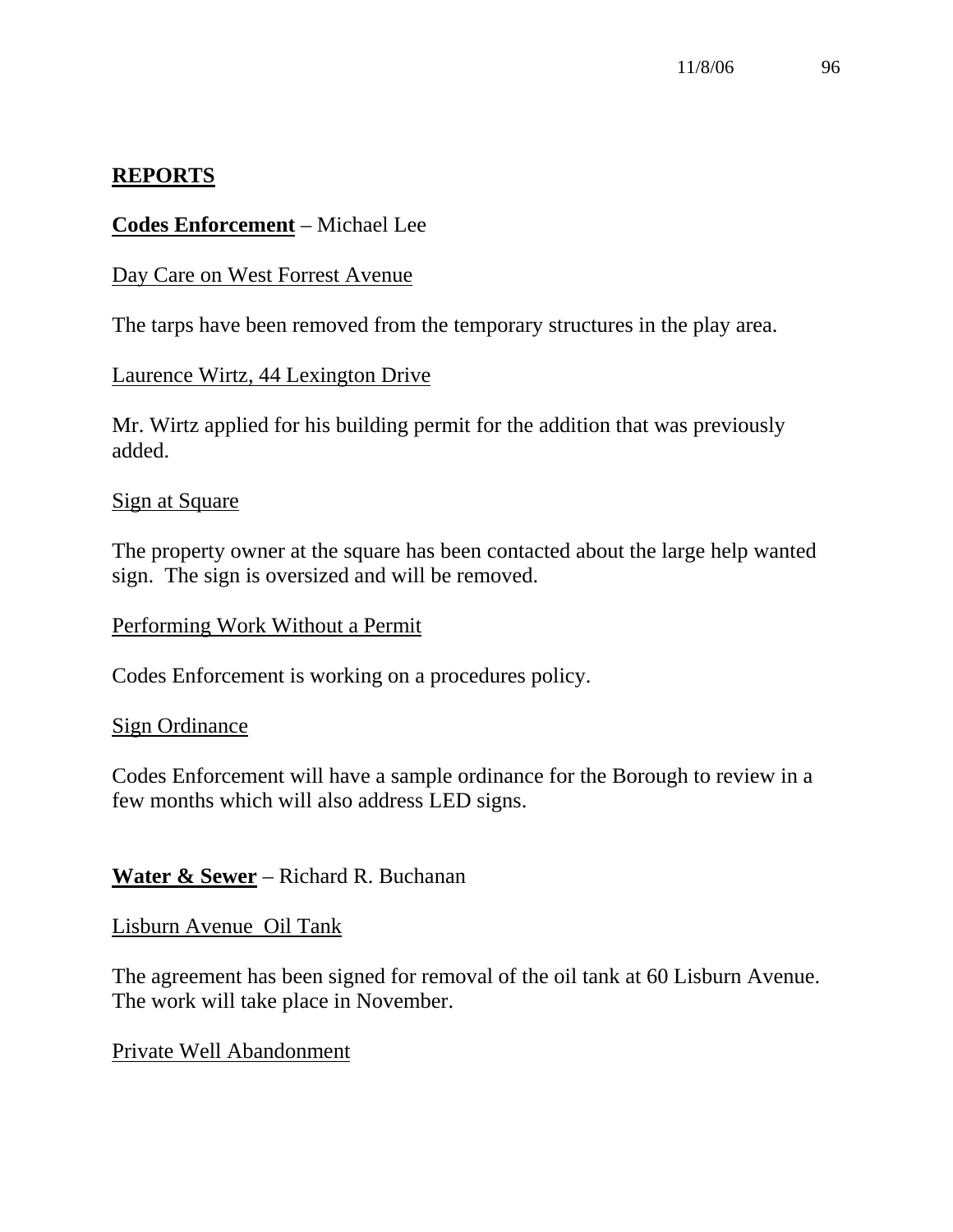The meeting for Borough residents that must connect to the water system is Thursday, November 16.

## Keeny Well

The Susquehanna River Basin Commission has approved the well testing plan with an extra monitoring well prior to testing. Paul Miller is in the process of submitting a cost for the entire project. After the Borough determines if the well is a production well, negotiations to purchase the land will start with the property owner under the agreement.

## Emergency Warning System

DEP is in the process of mandating notification of water customers in case of emergency but the guidelines for the warning system have not been received.

# **Public Roads & Lighting** – Christopher M. Skoglind

## Valley View Grove Road Winter Maintenance

The Borough did not adopt the streets in time for obtaining liquid fuels monies because of outstanding issues. A letter was received from Cornerstone Development asking the Borough to adopt the streets and maintain them this winter in exchange for the amount of money the Borough would have received from the State, which would have been \$1,311.48. The roads are ready for adoption but there are still outstanding issues with the development including three retention walls and the detention pond.

C. Skoglind moved to enter into an agreement with Cornerstone Development effective upon receipt of payment of \$1,311.48 for the Borough to maintain Tree Hollow Drive and Hazlenut Court this winter by providing snow removal and cindering, as we do the other Borough-owned streets and roads, in the Borough and to defer adoption of the streets in the Valley View Grove development until after the other issues are resolved.

R. Buchanan seconded with an amendment that the agreement include that the maintenance work the Borough does not be held against the Borough at a later date.

C. Skoglind agreed with the amendment.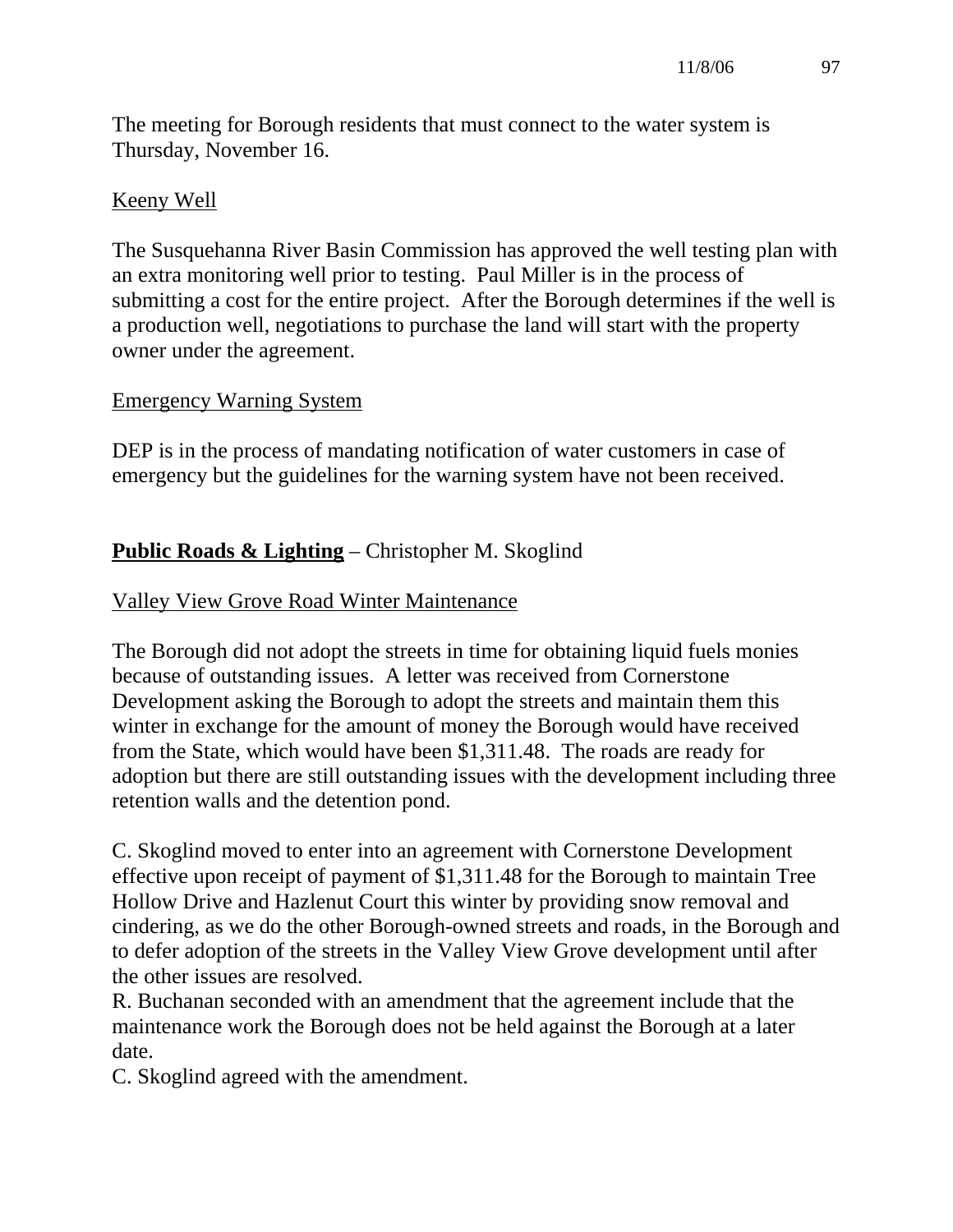CGA Law Firm was asked to prepare the agreement.

# Valley View Grove Detention Pond Sinkhole

There is a sinkhole in the bottom of the pond and the Public Works Department is going to excavate to see where the water travels. DEP inventories all underground holes and may send a hydrogeologist to tell us how the sinkhole needs to be repaired. The cost is at the property owner's expense.

# **Public Lands & Buildings and Finance** – Michael W. Ridgely

## 2007 Budget

The funds are all in balance pending final figures for the police and salary lines. There is no need for any more budget meetings.

## Tax Collector Commmission

Last year, Council had agreed to take the commission to five percent by increments. In 2006, the rate was 3.5%.

M. Ridgely moved to increase the tax collector commission rate to 4% for 2007. C. Skoglind seconded. The motion carried with all in favor.

## Meeting with Glen Rock Borough on Police Funding Formula

Glen Rock Borough would like to meet to discuss the funding formula for police services. P. Schnabel and M. Ridgley will represent the Borough with C. Skoglind being the alternate.

## Year-End Meeting

The year-end meeting will be Wednesday, December 27 at 7:30 p.m.

## Playground Paving

The stormwater work at the playground is finished and grading for the blacktop will start this week. Hopefully, the work will be finished by November 16.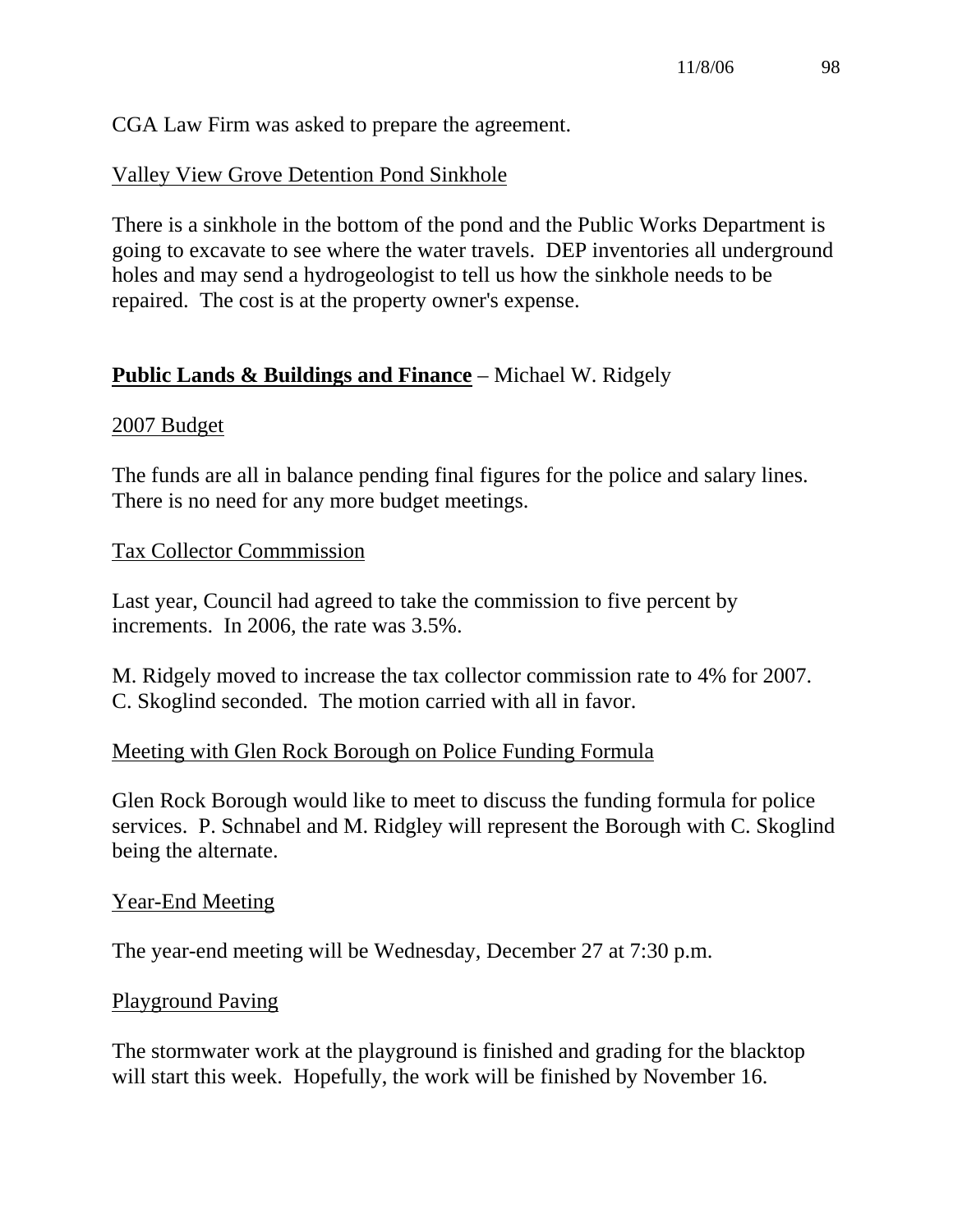## **ENGINEER'S REPORT**

Eng. Holley stated he is working for Baron Matthews to obtain a right of way close to our sewer right of way that serves the rest stop for an eleven lot subdivision.

# **SOLICITOR'S REPORT**

## Connection to Water System

In order to force residents to abandon their private wells and connect to the public water system, the Borough needs to adopt a mandatory water connection ordinance. The proposed ordinance was reviewed and the wording needs to be changed that the wells need to be properly closed according to DEP standards.

#### Michael Eagan Land Use Appeal

Notice of Intervention was filed. Eagan's attorney must now file a brief.

#### Grim's Glass & Plastics

Sol. Rehmeyer's office will be filing a municipal claim against the property to protect the Borough's outstanding monies due from Mr. Miller.

#### Woodland Drive

Tax exempt status for the tower site is being considered by the Assessment Office.

## Deer Creek Buffer Zone

The Memorandum of Understanding was prepared and is under review by the Committee.

#### 60 Lisburn Avenue

The Indemnification Agreement was signed and the tank is scheduled to be removed this month.

## **Public Safety, Welfare and Personnel** – Michael R. Caum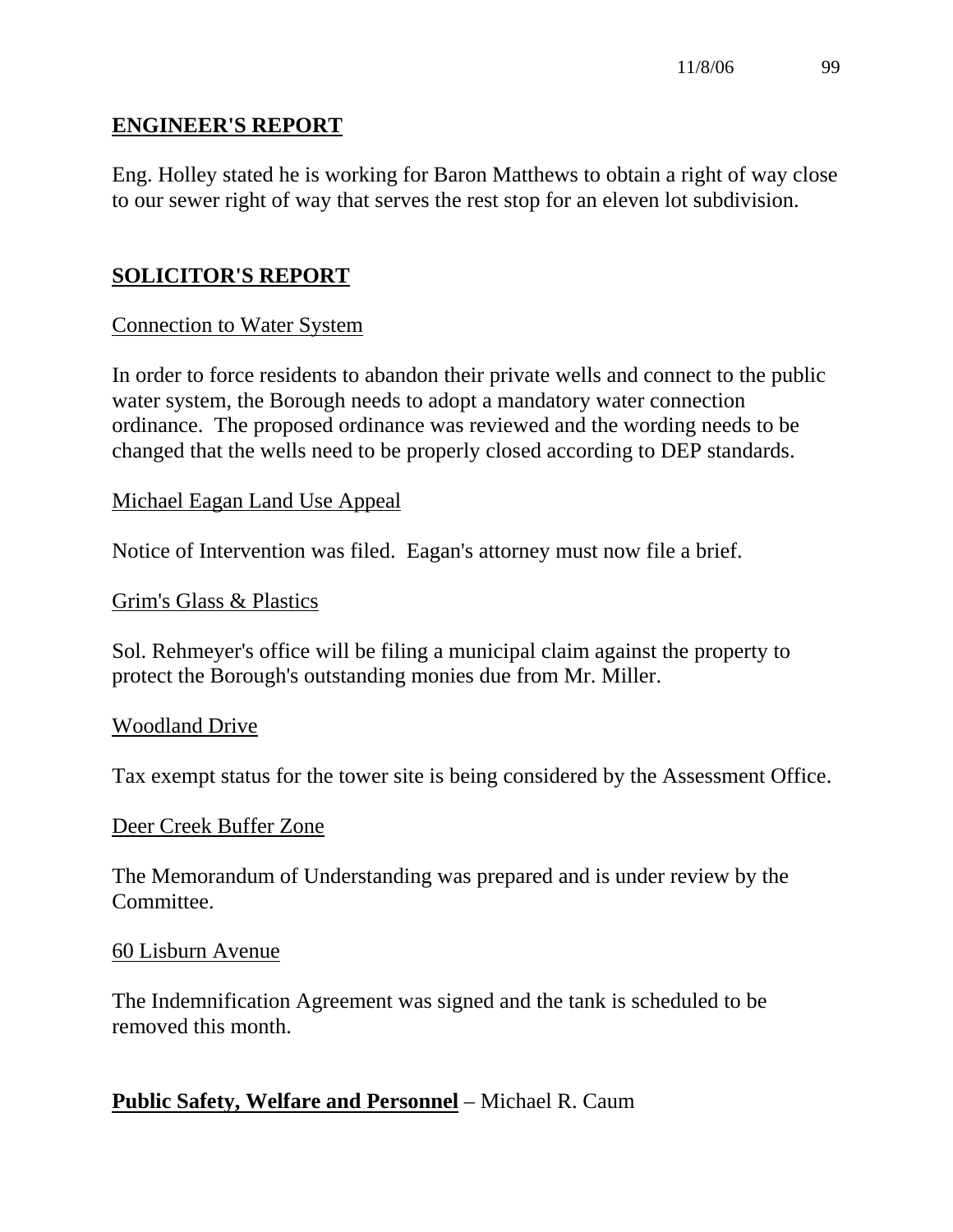M. Caum will meet with the Secretary to go over personnel information.

# **Secretary's Report** – Cindy L. Bosley

## Outside Drop Box for Payments

The Secretary asked for permission to have an outside drop box installed by the front door for payments. The box would be checked each workday.

C. Skoglind moved to authorize the placement of the box and that it be framed with heavy metal.

T. Metz seconded. The motion carried with all in favor.

## Appreciation Dinner

The Borough's appreciation dinner is Friday evening.

# **York Adams Tax Bureau** – Thomas D. Metz

T. Metz will be attending the year-end meeting.

# **Subdivision, Land Development and Zoning**

# **Regional Planning Commission**

A letter was received from the Southern York County Regional Planning Committee letting members know a grant in the amount of \$10,600 has been secured to update the Joint Comprehensive Plan. A meeting is scheduled for Monday, December 5 at 7:30 p.m. at the Township building. The bulk of the meeting will be devoted to the Joint Comprehensive Plan. The Regional Planning Commission is again offering to send in a joint advertisement for 2007 meeting dates. The Borough's dates have already been submitted. M. Caum plans to attend the December 5 meeting.

# **Southern Regional Police** – Richard R. Buchanan